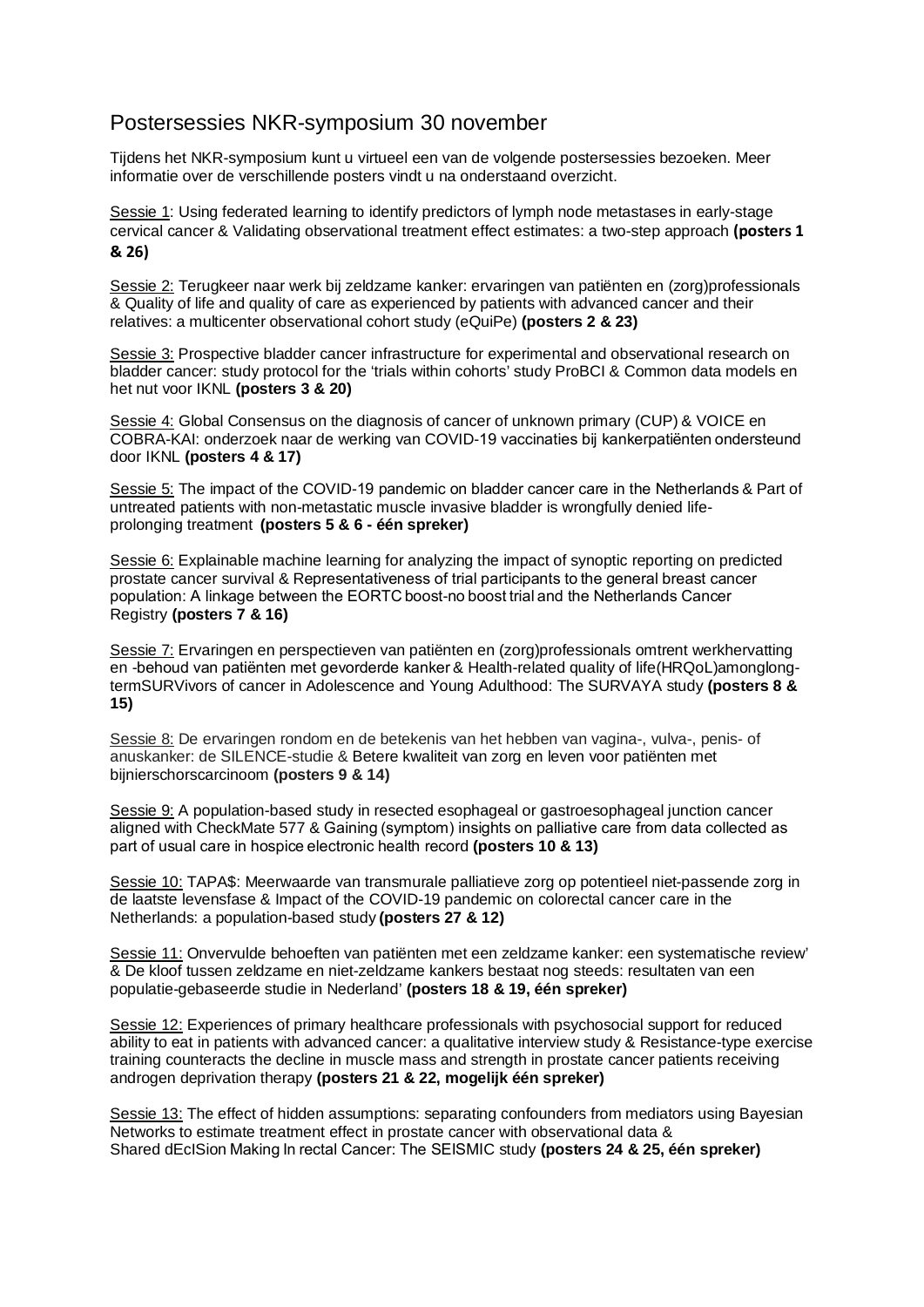Sessie 14: Impact of the COVID-19 outbreak on the treatment strategy of Dutch breast cancer patients **(poster 11)**

## **Meer informatie over de posters**

- 1. Using federated learning to identify predictors of lymph node metastases in early-stage cervical cancer - **Hans Wenzel**
	- a. Accurate assessment of lymph node status in early-stage cervical cancer patients, may aid in tailoring treatment. Unfortunately, early-stage cervical cancer research is often hampered by small sample sizes. A natural solution to increase sample size is to incorporate data from multiple sources. Traditionally, individual datasets are copied, shared, and centralized. However, this approach presents several disadvantages, especially regarding data governability and privacy protection. Federated learning has risen as a technology with the potential to overcome these challenges. In short, computations are run on local data at each site, while keeping data undisclosed and safe at their original location. The aim of this study was to identify prognostic factors of postoperative lymph node metastases (pN1) in early-stage cervical cancer in a relatively large international cohort using a federated learning approach.
- 2. Terugkeer naar werk bij zeldzame kanker: ervaringen van patiënten en

## (zorg)professionals - **Daphne Olischläger**

- a. Zeldzame kankerpatiënten hebben vaak een langer en gecompliceerder ziektetraject dan patiënten met een vaker voorkomend tumortype. Dit brengt allerlei moeilijkheden met zich mee voor deze patiënten, mogelijk ook bij (terugkeer naar) werk. Het doel van dit onderzoek was om de ervaringen en perspectieven van zeldzame kankerpatiënten en relevante (zorg)professionals omtrent re-integratie en werkbehoud van deze patiënten te verkennen.
- 3. Prospective bladder cancer infrastructure for experimental and observational research on bladder cancer: study protocol for the 'trials within cohorts' study ProBCI - **Anke Richters**
	- a. A better understanding of the molecular profile of bladder tumours, the identification of novel therapeutic targets, and introduction of new drugs and has renewed research interest in the field of bladder cancer. We describe the design and setup of a Dutch Prospective Bladder Cancer Infrastructure (ProBCI) as a means to stimulate and accelerate clinically meaningful experimental and observational research. The Dutch ProBCI is a unique effort to construct a nation-wide cohort of patients with bladder cancer including clinical data, patient-reported outcomes and biomaterial, to facilitate observational and experimental research.
- 4. Global Consensus on the diagnosis of cancer of unknown primary **Iris van der Strate**
	- a. Currently, there is no international consensus on the diagnostic workup for CUP (Cancer of Unknown Primary), while the incidence is estimated to be 3-5% of all cancers worldwide. Working towards an international consensus on the diagnostic workup would facilitate in understanding the incidence, survival rates, and more importantly would help to improve the care of patients with  CUP.  Consensus was reached on the initial CUP diagnostics of a multi-layer classification and on an intended time frame. This is a first step towards full consensus on CUP diagnostics, that should also include supplementary and advanced diagnostics.
- 5. The impact of the COVID-19 pandemic on bladder cancer care in the Netherlands **Lisa van Hoogstraten**
	- a. The COVID-19 pandemic has disrupted healthcare with potential consequences for non-COVID diseases like cancer, but the exact impact is largely unknown. Therefore, we evaluated the impact of the COVID-19 outbreak on bladder cancer care in the Netherlands. The number of bladder diagnoses decreased steeply during the first COVID-19 wave but was largely restored by the end of 2020. No clear catch-up was seen so far. Changes in treatment remained limited and followed temporarily adapted guidelines. Surgical volume was not compromised during the first wave. Altogether, the impact of the first COVID-19 wave on bladder cancer care in the Netherlands appears to be limited.
- 6. Part of untreated patients with non-metastatic muscle invasive bladder is wrongfully denied life-prolonging treatment - **Lisa van Hoogstraten**
	- a. A substantial number of patients with potentially curable, non-metastatic muscle invasive bladder cancer (MIBC) remains untreated. Insight into this untreated patient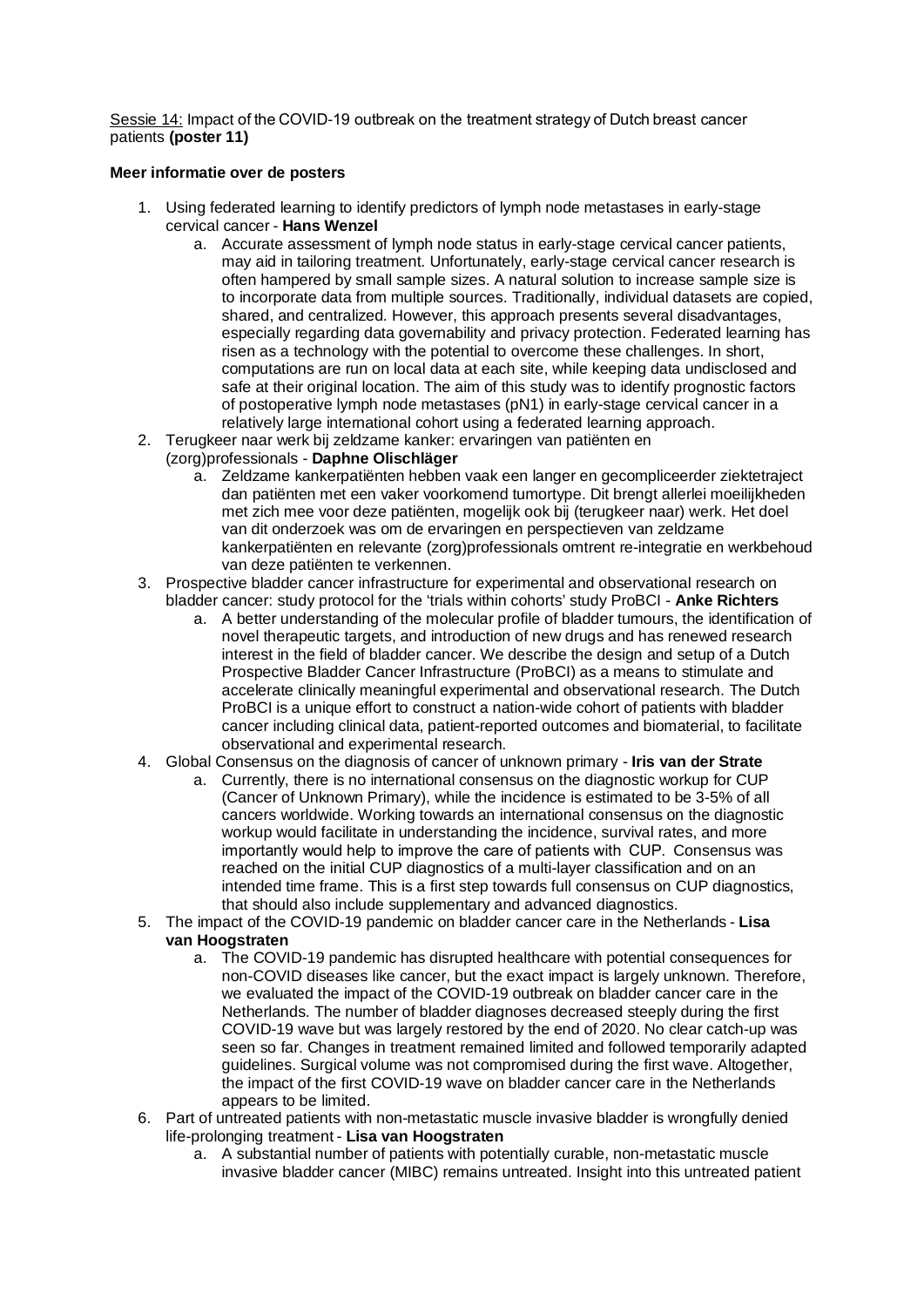population will provide possible leads to improve bladder cancer care. Therefore, we evaluated which patient and tumour characteristics are associated with remaining untreated, and we compared survival of untreated versus treated patients with similar characteristics.

- 7. Explainable machine learning for analyzing the impact of synoptic reporting on predicted prostate cancer survival – **Arturo Moncada Torres**
	- a. Pathological reports are crucial in oncological processes. Unfortunately, these are often written as free text, making them susceptible to incompleteness and misinterpretation. Synoptic reporting (SR) has been introduced to alleviate these issues. However, its impact on Dutch prostate cancer patients has not been studied yet. Moreover, said impact is hard to analyze using classical statistical methods due to interactions and non-linearities present in the data.
- 8. Ervaringen en perspectieven van patiënten en (zorg)professionals omtrent werkhervatting en behoud van patiënten met gevorderde kanker - **Donna Beerda en Emma van Andel**
	- a. Het onderzoeken van de ervaringen en perspectieven van patiënten met gevorderde kanker en verschillende (zorg)professionals met betrekking tot werkhervatting en behoud. Een proactieve houding van patiënten en steun van de werkomgeving zijn van belang voor succesvol werkbehoud, maar het sociale ongemak op de werkplek blijft lastig. Hoewel de meeste (zorg)professionals openstaan voor werkbehoud in deze groep, zijn er verschillende belemmeringen door het gebrek aan specifieke kennis en ervaring.
- 9. De ervaringen rondom en de betekenis van het hebben van vagina-, vulva-, penis- of anuskanker: de SILENCE studie - **Jessy van Dongen**
	- a. Patiënten met vagina-, vulva-, penis-, of anuskanker ervaren een verminderde kwaliteit van leven, en geven aan dat de huidige psychosociale ondersteuning onvoldoende aansluit bij hun wensen. Daarbij is er te weinig aandacht voor de uitdagingen waar zij mee te maken krijgen. Onderzoek naar de ervaringen van deze patiënten ten aanzien van psychosociale ondersteuning ontbreekt tot op heden. Patiënten met vagina-, vulva-, penis-, of anuskanker krijgen met vele uitdagingen te maken, zoals vertraging in de diagnose, onvoldoende aandacht voor emotionele gevolgen, belemmeringen in communicatie en langetermijngevolgen voor seksualiteit.
- 10. A population-based study in resected esophageal or gastroesophageal junction cancer aligned with CheckMate 577 - **Marieke Pape**
	- a. Results of CheckMate 577 show an improved disease-free survival for patients with resected esophageal or gastroesophageal junction cancer treated with adjuvant nivolumab compared to placebo (22.4 versus 11.0 months). Population-based data can provide insights in outcomes from clinical practice. The aim of our study was to investigate disease-free and overall survival in a nationwide population aligned with the inclusion criteria of CheckMate 577. Disease-free survival in our population-based study was considerably longer than the placebo population of CheckMate-577 (19.7 versus 11.0 months). Possible explanations are differences in characteristics, quality of esophageal cancer care, or differential strategies for evaluation of recurrence. Quality and optimization of current treatment modalities remain important aspects of esophageal cancer care.
- 11. Impact of the COVID-19 outbreak on the treatment strategy of Dutch breast
	- cancer patients **Anouk Eijkelboom**
		- a. The aim was to investigate the effect of the COVID-19 outbreak on the breast cancer treatment strategy. The COVID-19 outbreak affected multiple aspects of the breast cancer treatment strategy and led to a shorter time to therapy, probably due to prioritization of oncological care and a reduction in the number of patients.
- 12. Impact of the COVID-19 pandemic on colorectal cancer care in the Netherlands: a populationbased study - **Joyce Meijer**
	- a. The COVID-19 pandemic disrupted health care services worldwide. In the Netherlands, the first confirmed COVID-19 infection was on February 27, 2020. We aimed to investigate the impact of the pandemic on colorectal cancer care in the Netherlands. Despite the disruptive impact of the COVID-19 pandemic on global health care, the impact on colorectal cancer care in the Netherlands was found to be limited.
- 13. Gaining (symptom) insights on palliative care from data collected as part of usual care in hospice electronic health record - **Carola Heimensen**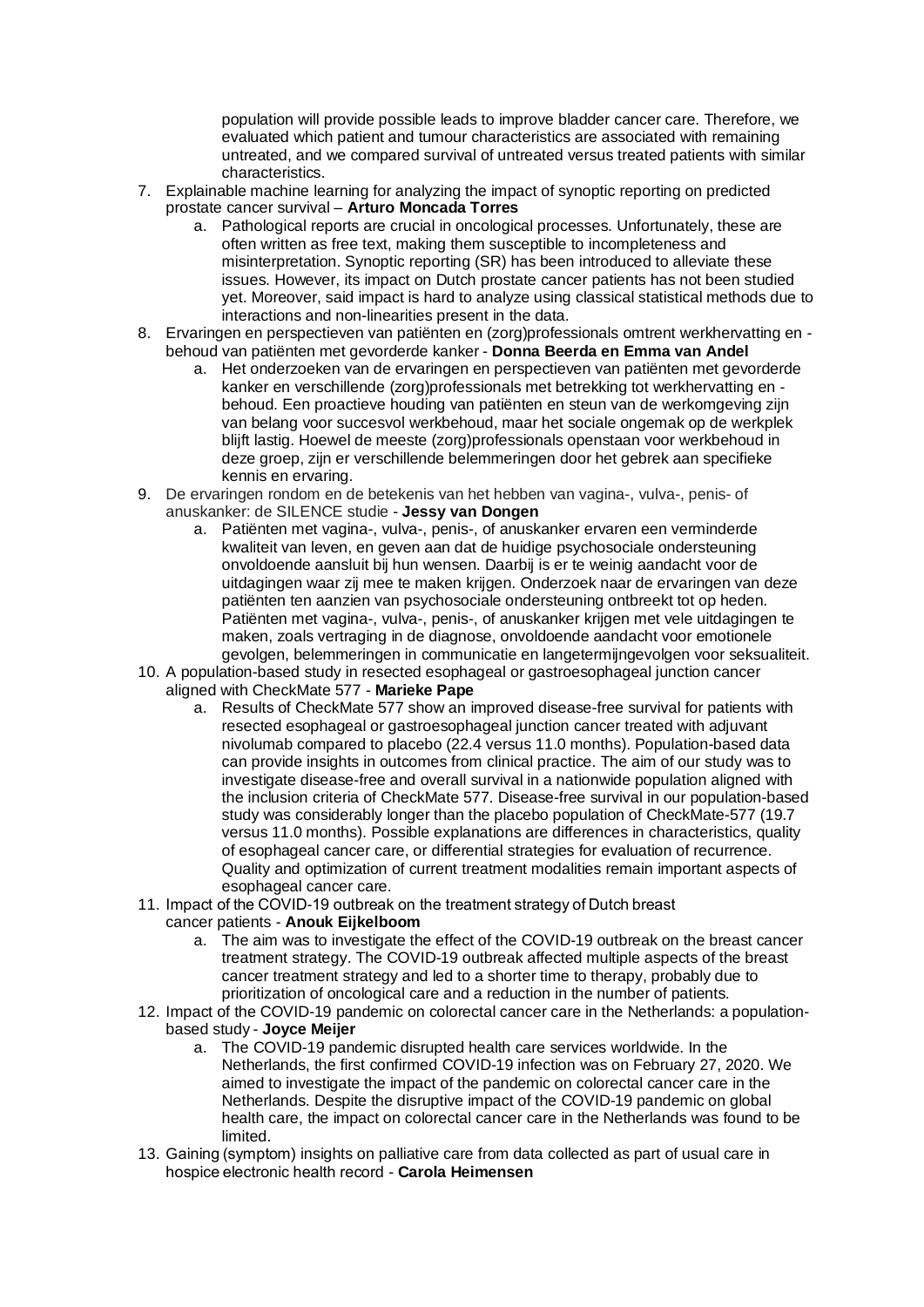- a. Hospice care is an important aspect of palliative care. It would be beneficial for hospices to identify where improvements can be made to ensure the greatest comfort and quality of life possible for the patient during their stay in the hospice. It is possible to generate data insights from data filled in during daily care practice, with limited changes to the current way of working. In the next phase of the pilot (to be extended to 6 hospices), we will investigate how these data insights can be best presented to support continuous improvement processes.
- 14. Betere kwaliteit van zorg en leven voor patiënten met bijnierschorscarcinoom **Rebecca Steenaard**
	- a. Bijnierschorscarcinoom is een zeldzame kankersoort die jaarlijks voorkomt bij 1 op de miljoen Nederlanders. Vanwege het lage aantal patiënten weten we nog weinig over de optimale behandeling van deze ziekte en over de impact op kwaliteit van leven. Om toekomstig onderzoek mogelijk te maken, is samen met het Dutch Adrenal Netwerk (D.A.N.) de kernregistratie van bijnierschorscarcinoom uitgebreid met ziektespecifieke gegevens. Vanaf 2014 worden deze gegevens geregistreerd. Daarnaast zijn samen met de PROFILES studie kwaliteit van leven vragenlijsten afgenomen bij patiënten.
- 15. Health-related quality of life (HRQoL)among long-term SURVivors of cancer in Adolescence and Young Adulthood: The SURVAYA study - **Carla Vlooswijk**
	- a. Cancer and its treatment have a profound impact on the lives of adolescents and adults (AYA)cancer patients. The identification of AYA cancer patient subgroups that might be more susceptible to poor health outcomes has not been systematically addressed. The purpose of the current study is to examine levels of HRQoL in longterm survivors (5-20 years) of cancer at AYA age; and differences in HRQoL between tumour types.
- 16. Representativeness of trial participants to the general breast cancer population: A linkage between the EORTC boost-no boost trial and the Netherlands Cancer Registry - **Marissa van Maaren**
	- a. This linkage study evaluated the representativeness of Dutch trial participants in the EORTC boost-no boost trial to the general breast cancer population. Challenges and opportunities of the linkage were described. Results of the boost-no boost trial can be safely applied to the general breast cancer population. Although data linkage comes with challenges, it provides great opportunities for clinical research.
- 17. VOICE en COBRA-KAI: onderzoek naar de werking van COVID-19 vaccinaties bij kankerpatiënten ondersteund door IKNL - **Jolanda Mandersloot-Oskam**
	- a. Werkt het Corona-vaccin ook bij kankerpatiënten? Dit was een vraag waar behandelaars en patiënten afgelopen jaar mee worstelden. Om deze vraag te beantwoorden zijn verschillende studies opgestart. IKNL ondersteunt sinds eind 2020 twee van deze relevante onderzoeken, de VOICE en COBRA-KAI. In recordtijd zijn deze twee prospectieve studies opgezet waarin maar liefst ~1500 patiënten zijn geïncludeerd. De VOICE voor patiënten met solide tumoren die chemo- en/of immunotherapie kregen en de COBRA-KAI voor patiënten met een hematologische aandoening. Beide studies zijn kostendekkend uitgevoerd op basis van een ZonMw grant.
- 18. Onvervulde behoeften van patiënten met een zeldzame kanker: een systematische
	- review' **Eline de Heus**
		- a. Patiënten met zeldzame kanker kunnen andere onvervulde behoeften ('unmet needs') ervaren dan patiënten met veelvoorkomende kanker. Het doel van deze systematische review was om: (1) onvervulde ondersteunende zorgbehoeften van zeldzame kankerpatiënten gedurende het hele ziektetraject te onderzoeken, en (2) voorspellende factoren voor deze onvervulde behoeften te identificeren. Patiënten met zeldzame kanker hebben onvervulde behoeften gedurende hun hele ziektetraject. Deze behoeften moeten middels individuele ondersteuning aangepakt worden, afhankelijk van het zeldzame kankersoort en de ziektefase, en vanaf de diagnose.
- 19. De kloof tussen zeldzame en niet-zeldzame kankers bestaat nog steeds: resultaten van een populatie-gebaseerde studie in Nederland' - **Eline de Heus**
	- a. Het doel van deze populatie-gebaseerde studie was het vergelijken van zeldzame versus niet-zeldzame solide kankers in Nederland, door incidentie, prevalentie en overlevingspercentages per domein te verstrekken en overlevingstrends per zeldzame kankerdomein en voor individuele zeldzame kankerentiteiten te evalueren.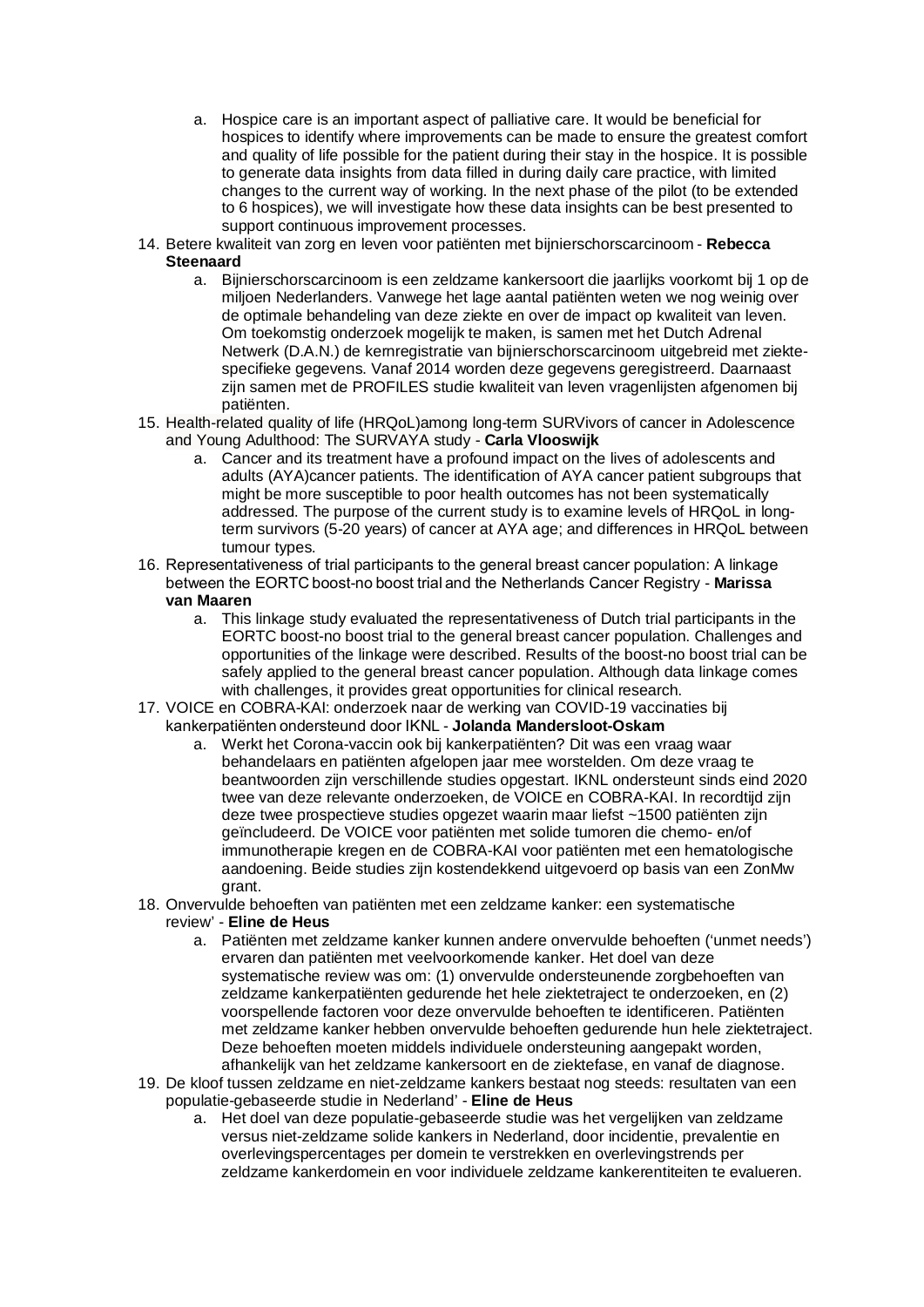Verschillen in overleving tussen zeldzame en niet-zeldzame kankers wijzen op grote uitdagingen voor de zorg voor zeldzame kankers en benadrukken dat verbetering hard nodig is. Geconstateerde ongelijkheden moeten worden overwonnen door te investeren in vroege diagnose, nieuwe therapieën, wetenschappelijk onderzoek en het opzetten van expertisecentra.

## 20. Common data models en het nut voor IKNL - **Peter Prinsen en Chiara Attanasio**

- a. Wanneer je als onderzoeker een studie wilt doen met meerdere datasets, bijvoorbeeld een dataset uit de NKR en data van de kankerregistratie in Noorwegen, moet je eerst zorgen dat de data in hetzelfde format zit en dat de data op dezelfde manier gecodeerd is (bijvoorbeeld beide data sets gebruiken een kolom met label "cT" voor het klinische T stadium en de string "1c" om de waarde cT1c in die kolom aan te duiden). Wanneer het om een paar data sets gaat kun je dit met de hand doen maar wanneer het er bijvoorbeeld tien zijn is dat veel werk. En als één van de data sets in een vreemde taal is, is het nog lastiger. Het is dan voordeliger om af te spreken dat iedereen hetzelfde data model met dezelfde coderingen gebruikt. Eén zo'n datamodel is het OMOP-CDM (Observational Medical Outcomes Partnership – Common Data Model) van OHDSI (Observational Health Data Sciences and Informatics). Wij zijn aan het verkennen of het gebruik van het OMOP-CDM nuttig is voor IKNL. Het kan bijvoorbeeld leiden tot meer (internationale) samenwerking en meer (internationale) data aanvragen, wat aansluit bij onze toekomstvisie. Bovendien hoeven we niet persé de data uit te geven maar kan een aanvrager een algoritme schrijven dat wij dan voor hem op de data uitvoeren. We zijn bezig om een deel van de NKR om te zetten naar het OMOP-CDM. Daar hebben we recent ook een beurs voor ontvangen van de EU. En we hebben ons aangesloten bij een Europees project over prostaatkanker dat gebruik maakt van het OMOP-CDM. We willen hiermee meer ervaring op doen met het OMOP-CDM om beter te snappen wat de voordelen voor IKNL zijn. Tenslotte hebben we recent ook meegeschreven aan een Horizon Europe voorstel, wat niet mogelijk was geweest als we het OMOP-CDM niet gebruikten.
- 21. Experiences of primary healthcare professionals with psychosocial support for reduced ability to eat in patients with advanced cancer: a qualitative interview study - **Sandra Beijer**
	- a. Primary healthcare professionals (HCPs) are increasingly involved in the care for patients with advanced cancer who often suffer from nutritional problems. However, patients and informal caregivers indicate that nutritional care is often focused on nutritional intake and that they miss attention for the psychosocial consequences of problems with eating. The aim of this study was to gain insights into primary health care professionals' experiences with providing psychosocial support to patients with advanced cancer having problems with eating.
- 22. Resistance-type exercise training counteracts the decline in muscle mass and strength in prostate cancer patients receiving androgen deprivation therapy - **Sandra Beijer (+ Lisanne Houben)**
	- a. Androgen deprivation therapy (ADT) forms the cornerstone in the treatment of (locally) advanced prostate cancer (PCa). However, ADT results in a decline in muscle mass and strength. We hypothesized that resistance-type exercise training (RET) is an effective strategy to counteract these adverse effects, further enhanced by protein supplementation. Resistance-type exercise training counteracts the decline in skeletal muscle mass and strength in PCa patients receiving androgen deprivation therapy, with no additional benefits of protein supplementation probably due to optimal habitual protein intake.
- 23. Quality of life and quality of care as experienced by patients with advanced cancer and their relatives: a multicenter observational cohort study (eQuiPe) - **Janneke van Roij**
	- a. The aim was to assess quality of life and quality of care as experienced by patients with advanced cancer and their relatives, while taking their interdependency into account. Patients with advanced cancer reported low levels of EF, but their relatives reported even lower levels of EF. Experienced integrated organisation and satisfaction with care were positively related to EF. The interdependent relation between patients' and relatives' EF and their care experiences suggests that a family-centered approach can optimize palliative cancer care.
- 24. The effect of hidden assumptions: separating confounders from mediators using Bayesian Networks to estimate treatment effect in prostate cancer with observational data - **Melle Sieswerda**